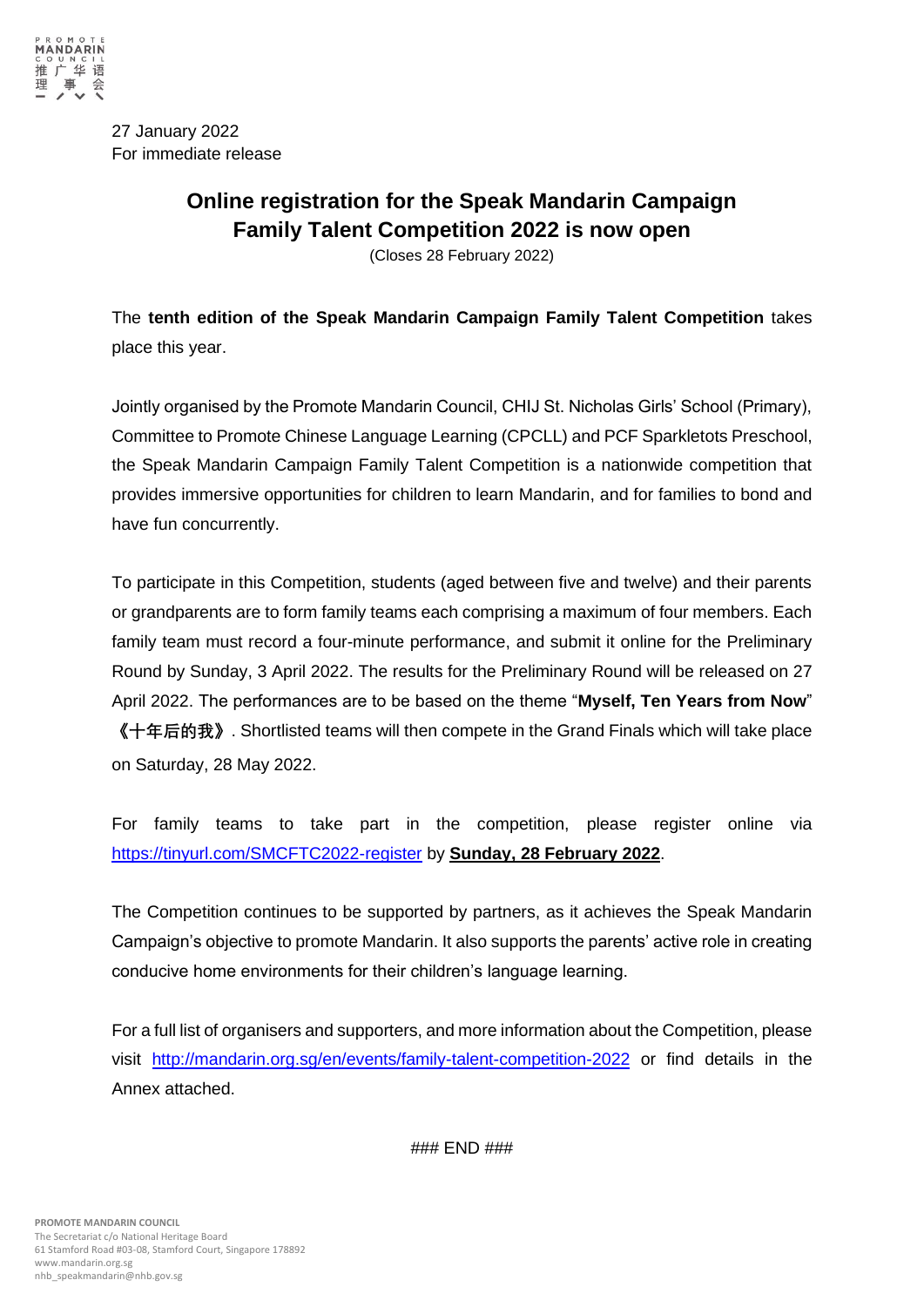

For media enquiries, please contact:

Ms Sim Xiangli Manager, (Secretariat, Promote Mandarin Council) National Heritage Board Email: [SIM\\_Xiangli@nhb.gov.sg](mailto:SIM_Xiangli@nhb.gov.sg) DID: +65 6982 1410

Ms Rita Goh Deputy Director Language Division National Heritage Board Email: [Rita\\_GOH@nhb.gov.sg](mailto:Rita_GOH@nhb.gov.sg) DID: +65 6982 1323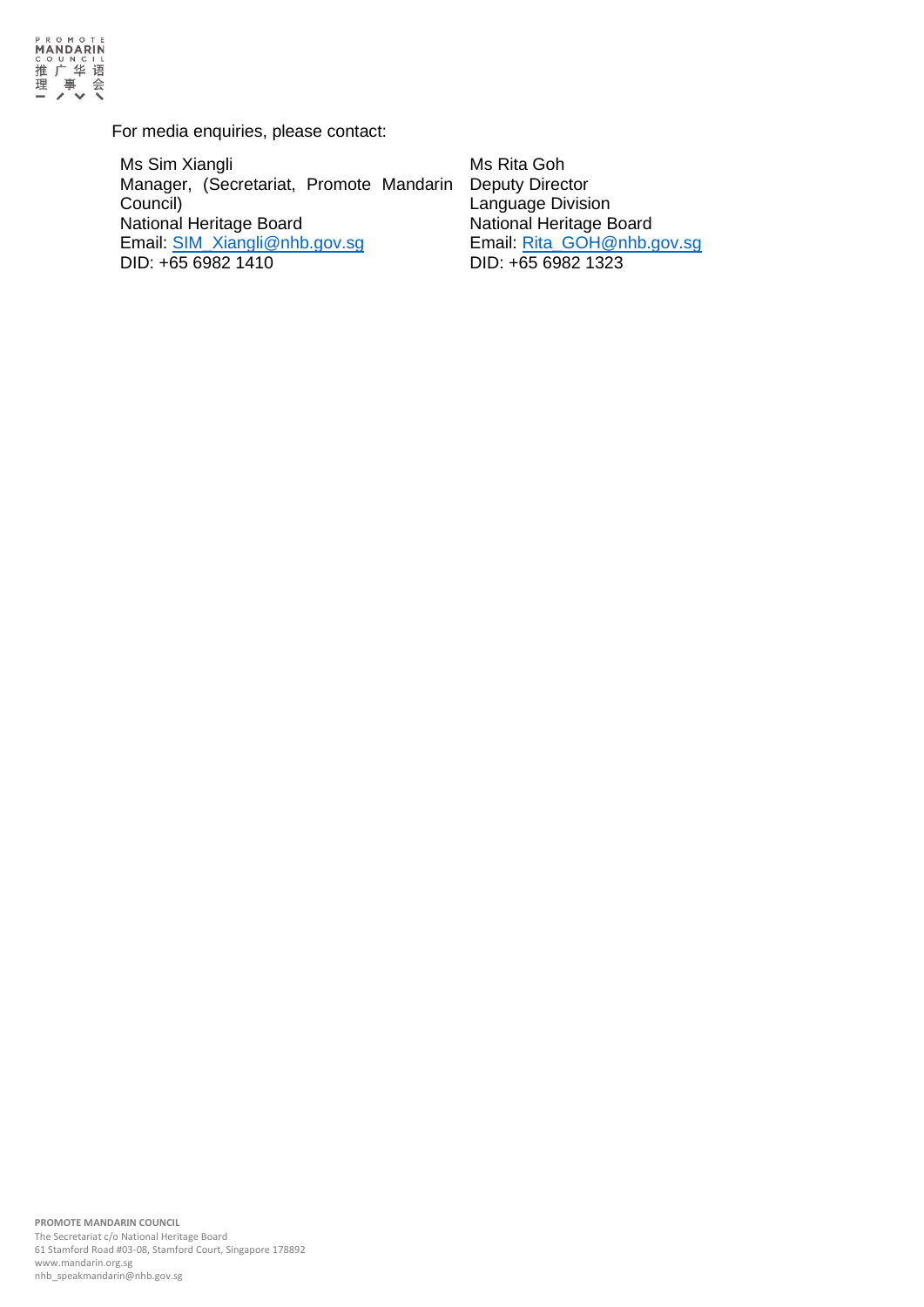

#### **Annex**

### **About the Speak Mandarin Campaign Family Talent Competition 2022**

The Speak Mandarin Campaign Family Talent Competition is a nationwide competition that provides immersive opportunities for parents to bond and have fun with their children, while learning and speaking Mandarin.

The first edition was inaugurated in 2013 and 2022 will mark the tenth edition of this competition.

A new category for pre-school participants was launched in 2016, and the revised entry guidelines since 2018 allows participation by up to four family members per team. The Competition welcomed participation by grandparents since the 2019 edition of the competition.

#### **Participation Criteria and Categories**

- 1. Parent(s) and/or grandparents(s) and child(ren) must form a team. Each team is to comprise a minimum of two, OR up to a maximum of four members.
- 2. Participating children will have to be between 5 and 12 years of age. For other participating children below five years of age, their performance will not be graded.
- 3. All participants must be Singapore Citizens or Permanent Residents.

The Competition will feature three categories. If you are signing up with more than one child, please register according to the age of the elder/eldest child.

| Category | <b>Participating criteria</b>                                                 |
|----------|-------------------------------------------------------------------------------|
|          | For participating teams with elder/eldest child in Kindergarten Level 1 or 2. |
|          | For participating teams with elder/eldest child in Primary 1 or 2.            |
|          | For participating teams with elder/eldest child between Primary 3 and 6.      |

#### **Performance Theme and Preliminary Round**

Teams will put up and record a four-minute performance based on the theme "Myself, Ten Years from Now" **《十年后的我》**, before submitting it online by 3 April 2022, for judging at the Preliminary Round.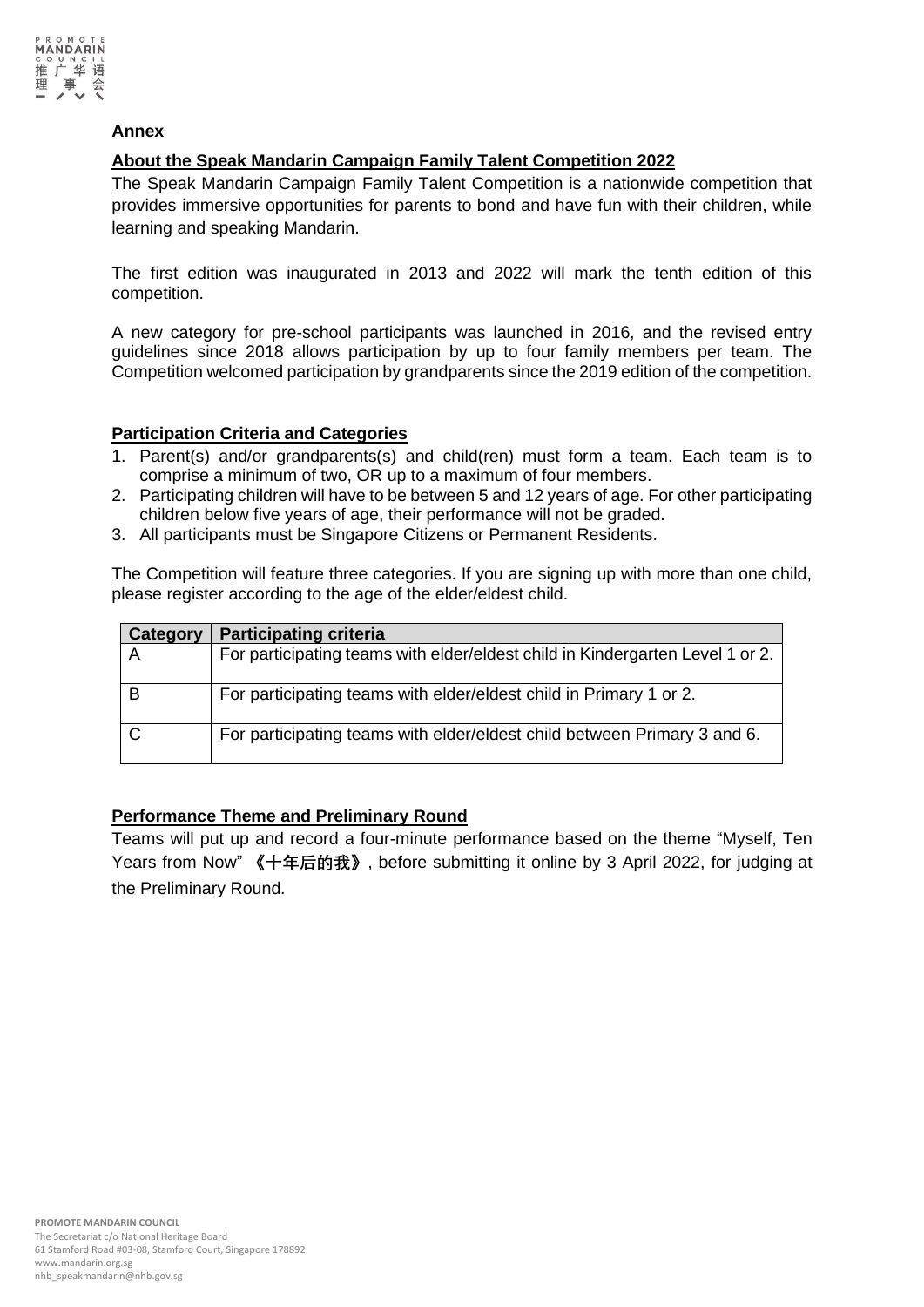

#### **Organisers and Supporters**

The Speak Mandarin Campaign Family Talent Competition 2022 is co-organised by:

- Promote Mandarin Council
- CHIJ St. Nicholas Girls' School (Primary)
- Committee to Promote Chinese Language Learning (CPCLL)
- PAP Community Foundation Sparkletots Preschool

The Competition is supported by:

- Thumbs Up
- Thumbs Up Junior
- Thumbs Up Little Junior

The prizes for the Competition are sponsored by:

- Creative Knowledge Labs Pte Ltd
- Hook on Books
- Maha Yu Yi Pte Ltd
- Royal Albatross
- Sheng Siong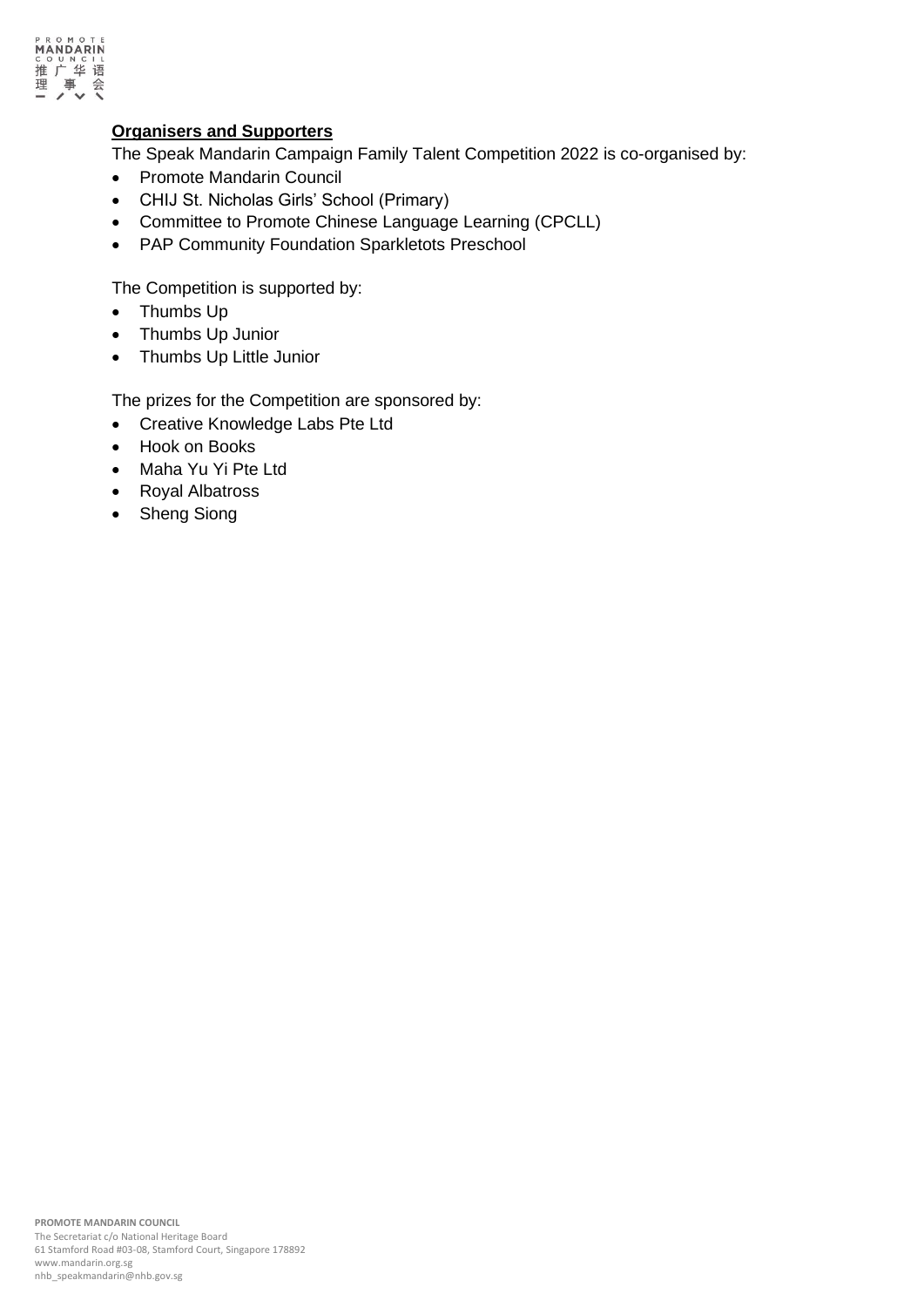# **Prizes**

| <b>Title</b>          | <b>Prizes</b>                                                    |
|-----------------------|------------------------------------------------------------------|
| <b>Cash Prizes</b>    | 1 <sup>st</sup> Prize: \$500 cash                                |
| for Winners           | 2 <sup>nd</sup> Prize: \$300 cash                                |
|                       | 3 <sup>rd</sup> Prize: \$200 cash                                |
|                       | 4 <sup>th</sup> Prize*: \$180 cash                               |
|                       | $5th$ Prize <sup>*</sup> : \$150 cash                            |
|                       | All winners will receive a Trophy & Certificate of Participation |
| Additional            | Hans Vision eDictionary PX2201<br>$\bullet$                      |
| Prizes for<br>Winners | WaWaYaYa JoyReader eStorybook<br>$\bullet$                       |
|                       | WaWaYaYa Magic Chinese<br>$\bullet$                              |
|                       | Book vouchers from Maha Yu Yi<br>$\bullet$                       |
|                       | Wildlife Reserves Singapore tickets<br>$\bullet$                 |
|                       | Resorts World Sentosa attraction tickets**<br>$\bullet$          |
|                       | Roya Albatross Breakfast Cruise***<br>$\bullet$                  |
| <b>Finalists</b>      | Certificate of Participation<br>$\bullet$                        |
|                       | Maha Yu Yi book vouchers<br>$\bullet$                            |
|                       | Sheng Siong shopping vouchers                                    |

\* Category A only

\*\* For 1<sup>st</sup> and 2<sup>nd</sup> prize winners only

\*\*\* For Category C winner only